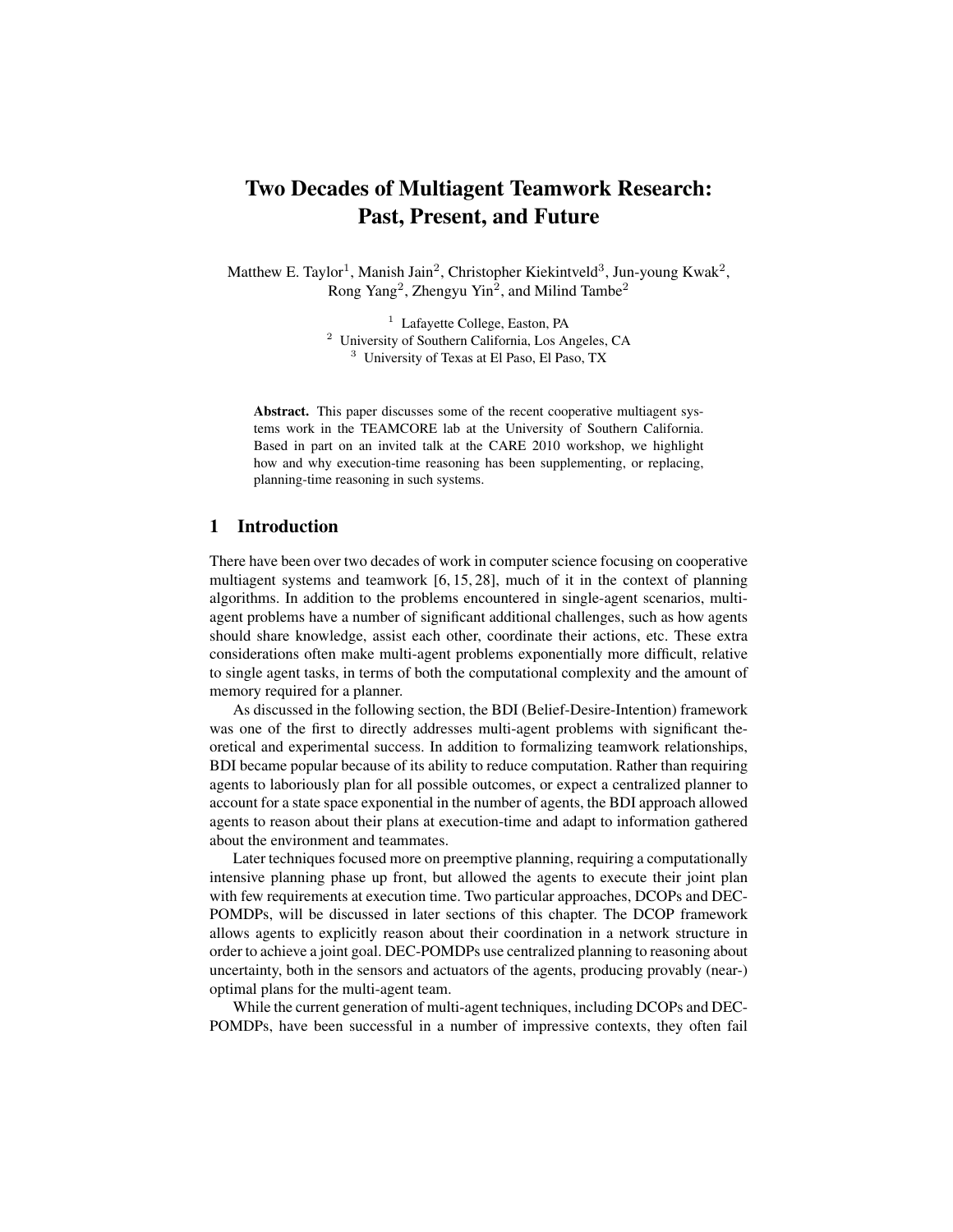to scale up to large numbers of agents. More important, they ignore the power of execution-time reasoning and focus on planning-time reasoning. In this chapter, we argue that the multi-agent community would do well to focus on incorporating more execution-time reasoning, possibly inspired by past BDI methods, in order to 1) reduce planning time, 2) reduce the amount of required coordination, and/or 3) allow agents to gracefully handle unforeseen circumstances. After we give a brief introduction to the BDI framework, we will discuss some of our own work in the DCOP and DEC-POMDP frameworks, highlighting the benefits of integrating execution-time and planning-time reasoning.

## 2 The Past: BDI

The Belief-Desires-Intention (BDI) formalism was the dominant approach to multiagent teamwork in the mid-90's, spurred on in large measure from the work on *Shared-Plans* [6] and *joint-intentions* [15]. The key idea behind BDI was to capture some of the "common-sense" ideas of teamwork and address questions like: "why does communication arise in teamwork," "why do teammates help each other," and "how can a teammate best help another teammate?" Answers to these questions were captured in a logic-based domain-independent form, allowing for the same types of team-level reasoning in disparate domains (e.g., a team of airplane pilots or a team of personal office assistants).

One important contribution of BDI was that this domain independence allowed programmers to reason about teams at very high levels of abstraction. BDI teamwork libraries could be responsible for the low-level control of coordinating the team, handling failures, assigning agent roles, etc., allowing the programmer to instead focus on coding at the *team level* of abstraction. BDI proved useful in (at least) three distinct ways:

- 1. through direct implementation of the logic as agent decision-making code,
- 2. as inspiration for operationalization in other languages, and
- 3. for the rational reconstruction of implemented systems.

Benefit #2 in particular has been useful in that it has allowed for the development and deployment of large-scale teams (c.f., [9, 28]).

A second important contribution of BDI was to focus on execution time reasoning. As discussed in the previous section, a set of pre-defined rules could be used at execution time, allowing agents to react to their environment without needing to plan for all possible team contingencies ahead of time.

# 3 DCOPs

This section briefly introduces the DCOP framework and then discusses recent advancements in multi-agent asynchronous reasoning and multi-agent exploration.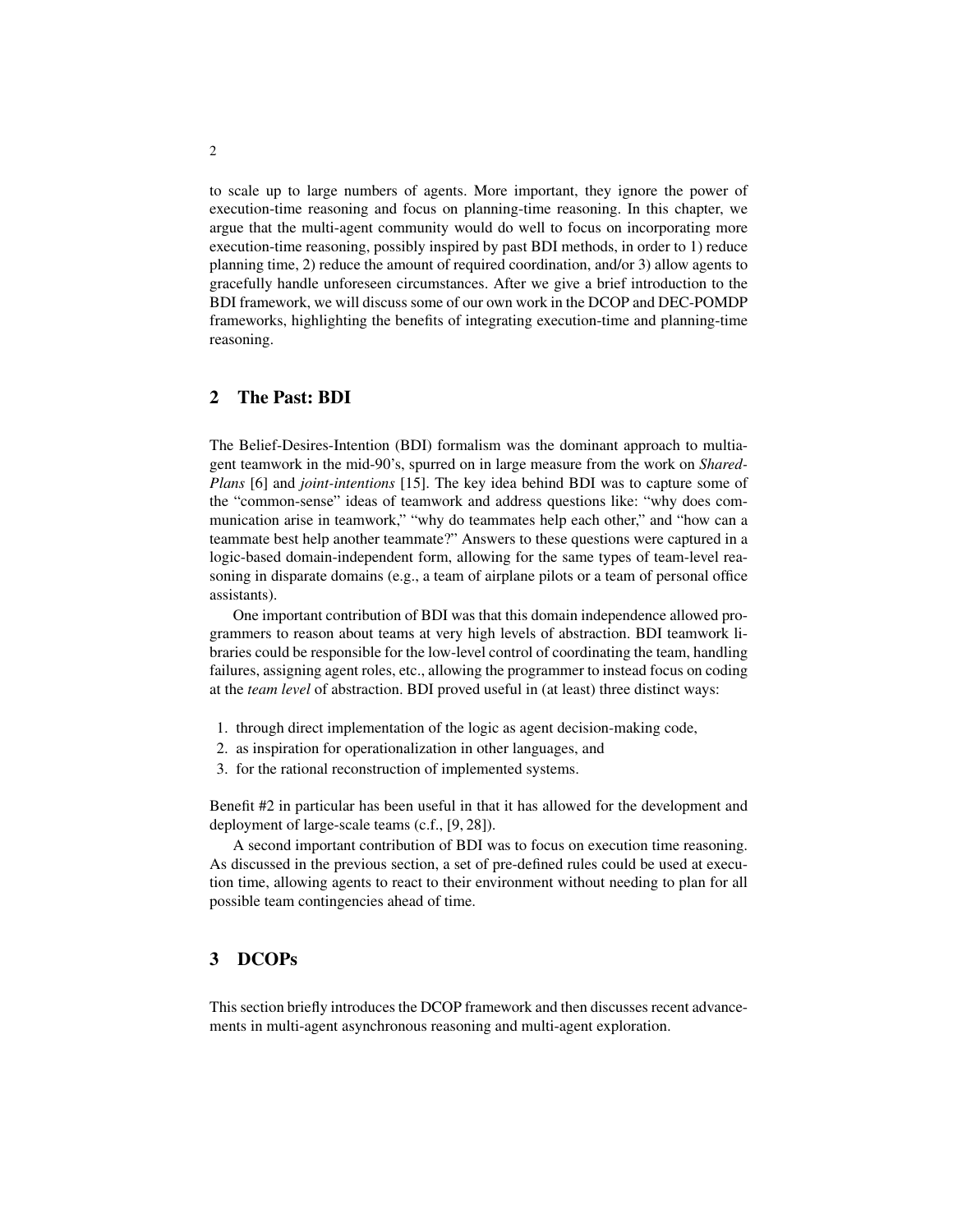

Fig. 1. This figure depicts a three agent DCOP.

#### 3.1 Background

Distributed Constraint Optimization Problems (DCOP) [18, 19] are cooperative multiagent problems where all agents are part of a single team; they share a common reward function. DCOPs have emerged as a key technique for distributed reasoning in multiagent domains, given their ability to optimize over a set of distributed constraints, while keeping agents' information private. They have been used for meeting scheduling problems [17], for allocating tasks (e.g., allocating sensors to targets [14]) and for coordinating teams of agents (e.g., coordinating unmanned vehicles [27] and coordinating low-power embedded devices [5]).

Formally, a DCOP consists of a set V of n variables,  $\{x_1, x_2, \ldots, x_n\}$ , assigned to a set of agents, where each agent controls one variable's assignment. Variable  $x_i$  can take on any value from the discrete finite domain  $D<sub>i</sub>$ . The goal is to choose values for the variables such that the sum over a set of binary constraints and associated payoff or reward functions,  $f_{ij}$ :  $D_i \times D_j \rightarrow N$ , is maximized. More specifically, find an assignment, A, s.t. F(A) is maximized:  $F(A) = \sum_{x_i, x_j \in V} f_{ij}(d_i, d_j)$ , where  $d_i \in$  $D_i, d_j \in D_j$  and  $x_i \leftarrow d_i, x_j \leftarrow d_j \in A$ . For example, in Figure 1,  $x_1, x_2$ , and  $x_3$ are variables, each with a domain of  $\{0,1\}$  and the reward function as shown. If agents 2 and 3 choose the value 1, the agent pair gets a reward of 9. If agent 1 now chooses value 1 as well, the total solution quality of this complete assignment is 12, which is locally optimal as no single agent can change its value to improve its own reward (and that of the entire DCOP).  $F((x_1 \leftarrow 0), (x_2 \leftarrow 0), (x_3 \leftarrow 0)) = 22$  and is globally optimal. The agents in a DCOP are traditionally assumed to have *a priori* knowledge of the corresponding reward functions.

#### 3.2  $k$ -OPT and  $t$ -OPT: Algorithms and Results

When moving to large-scale applications, it is critical to have algorithms that scale well. This is a significant challenge for DCOP, since the problem is known to be NP-hard. Recent work has focused on incomplete algorithms that do not guarantee optimal solutions, but require dramatically less computation and communication to achieve good solutions. Most of the incomplete algorithms in the literature provide no guarantees on solution quality, but two new methods based on local optimality criteria,  $k$ -size optimality  $[23]$  and t-distance optimality  $[11]$ , offer both fast solutions and bounds on solution quality.

The key idea of  $k$ -size optimality is to define optimality based on a local criteria: if no subset of  $k$  agents can improve the solution by changing their assignment, an assignment is said to be  $k$ -size optimal. Using a larger group size gives better solutions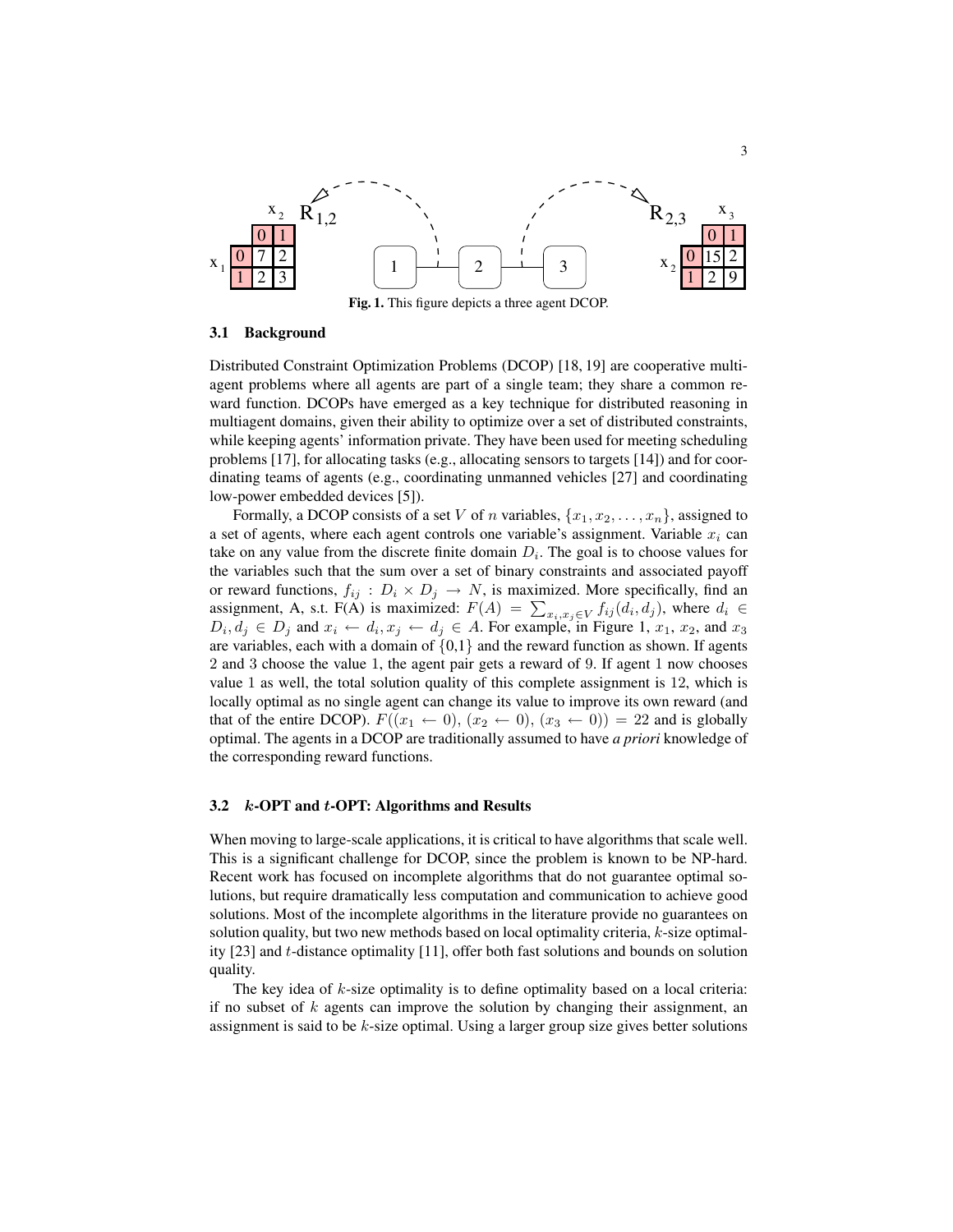(and bounds), but requires additional computational effort. A variation on this idea, tdistance optimality, uses distance in the graph from a central node to define the groups of agents that can change assignment. Formally, we define these optimality conditions as follows.

**Definition 1.** Let  $D(A, A')$  denote the set of nodes with a different assignment in A *and*  $A'$ . A DCOP assignment A is k-size optimal if  $R(A) \ge R(A')$  for all A' for which  $|D(A, A')| \leq k$ .

Consider the DCOP in Figure 1. The assignment  $\{1, 1, 1\}$  is a k-size optimal solution for  $k = 1$  (with reward of 12), but not  $k = 2$  and  $k = 3$ . It is 1-size optimal because the reward is reduced if any single variable changes assignment. However, if  $x_2$  and  $x_3$ change to 0 the reward increases to 17 from 12, so  $\{1, 1, 1\}$  is not 2-size optimal.

**Definition 2.** Let  $T(v_i, v_j)$  be the distance between two variables in the constraint *graph. We denote by*  $\Omega_t(v) = \{u | T(u, v) \le t\}$  *the t-group centered on* v. A DCOP as*signment A is* t-distance optimal *if*  $R(A) \ge R(A')$  *for all A', where*  $D(A, A') \subseteq \Omega_t(v)$ *for some*  $v \in V$ *.* 

There are at most  $n$  distinct  $t$ -groups in the constraint graph, centered on the  $n$ variables. There may be fewer than n distinct groups if some  $\Omega_t(v)$  comprise identical sets of nodes. Consider again the DCOP in Figure 1. Assignment  $\{1, 1, 1\}$  is 0-distance optimal, because each *t*-group contains a single node, equivalent to  $k = 1$ . However,  $\{1, 1, 1\}$  is not 1-distance optimal. The  $t = 1$  group for  $x_2$  includes both other variables, so all three can change to assignment 0 and improve the reward to 22.

Both  $k$ -size optimal solution and  $t$ -distance optimal solution have proven quality bounds that improve with larger value of  $k$  or  $t$ . However, there is a distinct tradeoff between  $k$ -size and  $t$ -distance optimality. In  $k$ -size optimality, the number of nodes in each individual group is strictly bounded, but the number of distinct  $k$ -groups may be very large, especially in dense graphs. For  $t$ -distance optimality the situation is reversed; the number of groups is bounded by the number of variables, but the size of an individual t-group is unbounded and may be large in dense graphs. Empirically, this has significant implications for the speed of solution algorithms for computing the two types of local optima.

**Algorithms** One advantage of  $k$ -size and  $t$ -distance optimality is that they can be computed using local search methods. *DALO (Distributed Asynchronous Local Optimization)* (DALO) is an algorithmic framework for computing either k-size or t-distance optimal solutions for any setting of  $k$  or  $t$ . DALO is fast, and supports anytime, asynchronous execution. This makes it ideal for dynamic environments that require significant execution-time reasoning. At a high level, DALO executes in three phases:<sup>4</sup>

1. Initialization Agents send initialization messages to nearby agents, which are used to find all of the k or t groups in the constraint graph and assign each group a unique leader.

<sup>4</sup> More details about the algorithm can be found elsewhere [11].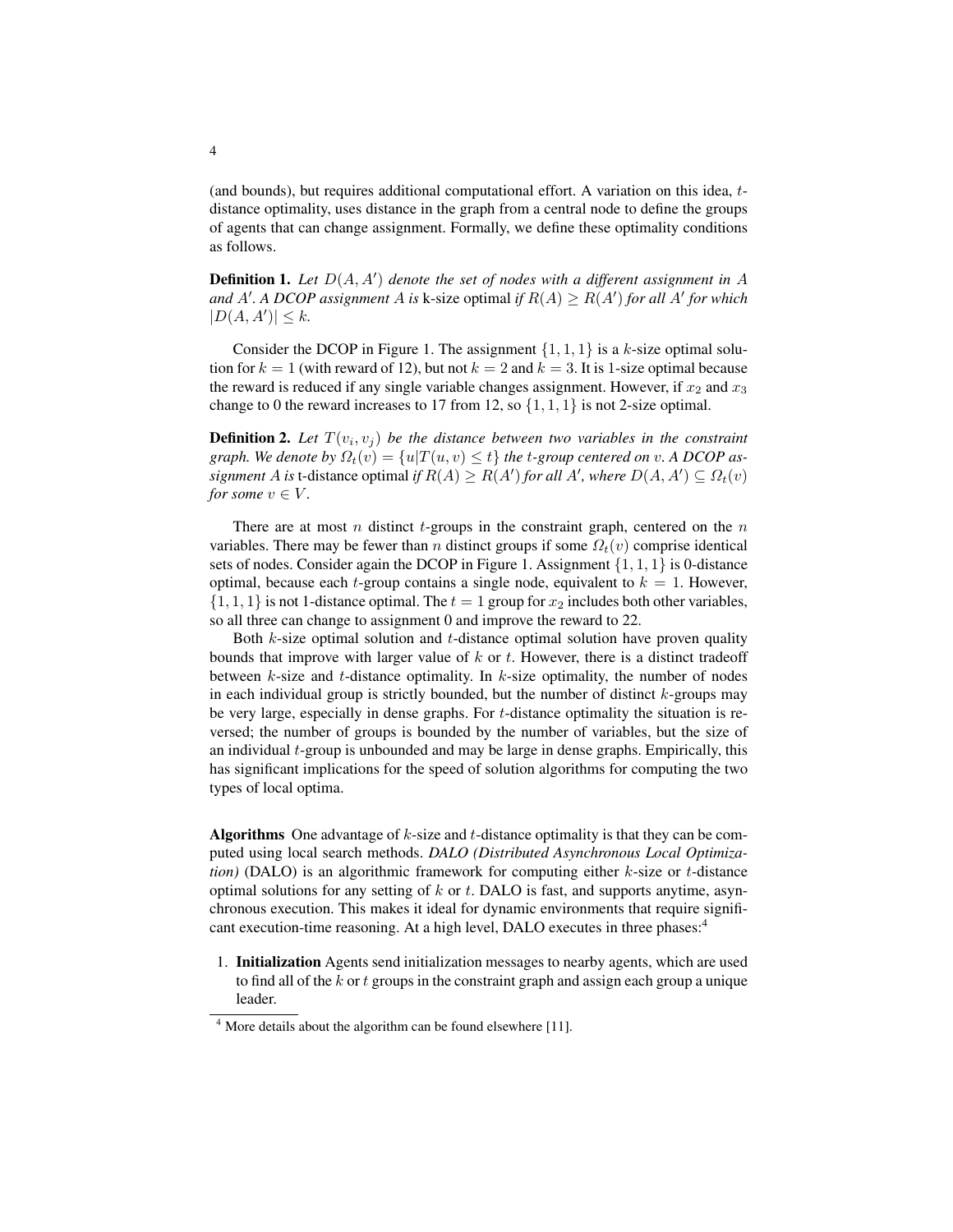- 2. Optimization Each group leader computes a new optimal assignment for the group, assuming that all *fringe nodes* maintain their current assignment, where *fringe nodes* of a group are directly connected to a group member, but are not members themselves.
- 3. Implementation The group leader implements the new assignment if it is an improvement, using an asynchronous locking/commitment protocol.

DALO is particularly useful in execution time reasoning of large agent teams for the following reasons. First, DALO allows agents to reason and act asynchronously by following the locking/commitment protocol, avoiding expensive global synchronization in execution. Second, as a locally optimal algorithm, DALO requires much smaller amount of computation and communication on each individual agent as opposed to a globally optimal algorithm, leading to efficient execution in dynamic environments. Third, as verified by our simulations, the convergence speed of DALO remains almost constant with increasing number of agents, demonstrating its high scalability.

Experimental Evaluation Here, we present an abbreviated set of results showing some of the advantages of local optimality criteria and the DALO algorithm. We test  $k$ -size optimality and t-distance optimality using a novel asynchronous testbed and performance metrics.<sup>5</sup> In our experiments, we vary the setting of computation / communication ratio (CCR) to test algorithms across a broad range of possible settings with different relative cost for sending messages and computation. Katagishi and Pearce's KOPT [10], the only existing algorithm for computing k-size optima for arbitrary  $k$ , is used as a benchmark algorithm. In addition, we examine tradeoffs between  $k$ -size and t-distance optimality.

We show results for: 1) random graphs where nodes have similar degrees, and 2) NLPA (Nonlinear preferential attachment) graphs in which there are large hub nodes. Figure 2 shows a few experimental results. As shown in Figures 2, both DALO-k and  $DALO-t$  substantially outperform KOPT, converging both more quickly and to a higher final solution quality.<sup>6</sup> In general, DALO-t converges to a higher final solution quality, though in some cases, the difference is small. Convergence speed depends on both the graph properties and the CCR setting. DALO- $k$  tends to converge faster in random graphs (Figure 2(a)) while DALO-t converges faster in NLPA graphs (Figure 2(b)). Figure 2(c) shows the scalability of DALO- $t$  and DALO- $k$  as we increase the number of nodes tenfold from 100 to 1000 for random graphs. The time necessary for both  $DALO-k$  and  $DALO-t$  to converge is nearly constant across this range of problem size, demonstrating the high scalability of local optimal algorithms.

The asynchronous DALO algorithm provides a general framework for computing both  $k$ -size and  $t$ -distance optimality, significantly outperforming the best existing algo-

<sup>&</sup>lt;sup>5</sup> Code for the DALO algorithm, the testbed framework, and random problem instance generators are posted online in the USC DCOP repository at http://teamcore.usc.edu/dcop.

 $6$  The settings  $t=1$  and  $k=3$  are the most closely comparable; they are identical in some special cases (e.g., ring graphs), and require the same maximum communication distance between nodes. Empirically, these settings are also the most comparable in terms of the tradeoff between solution quality and computational effort.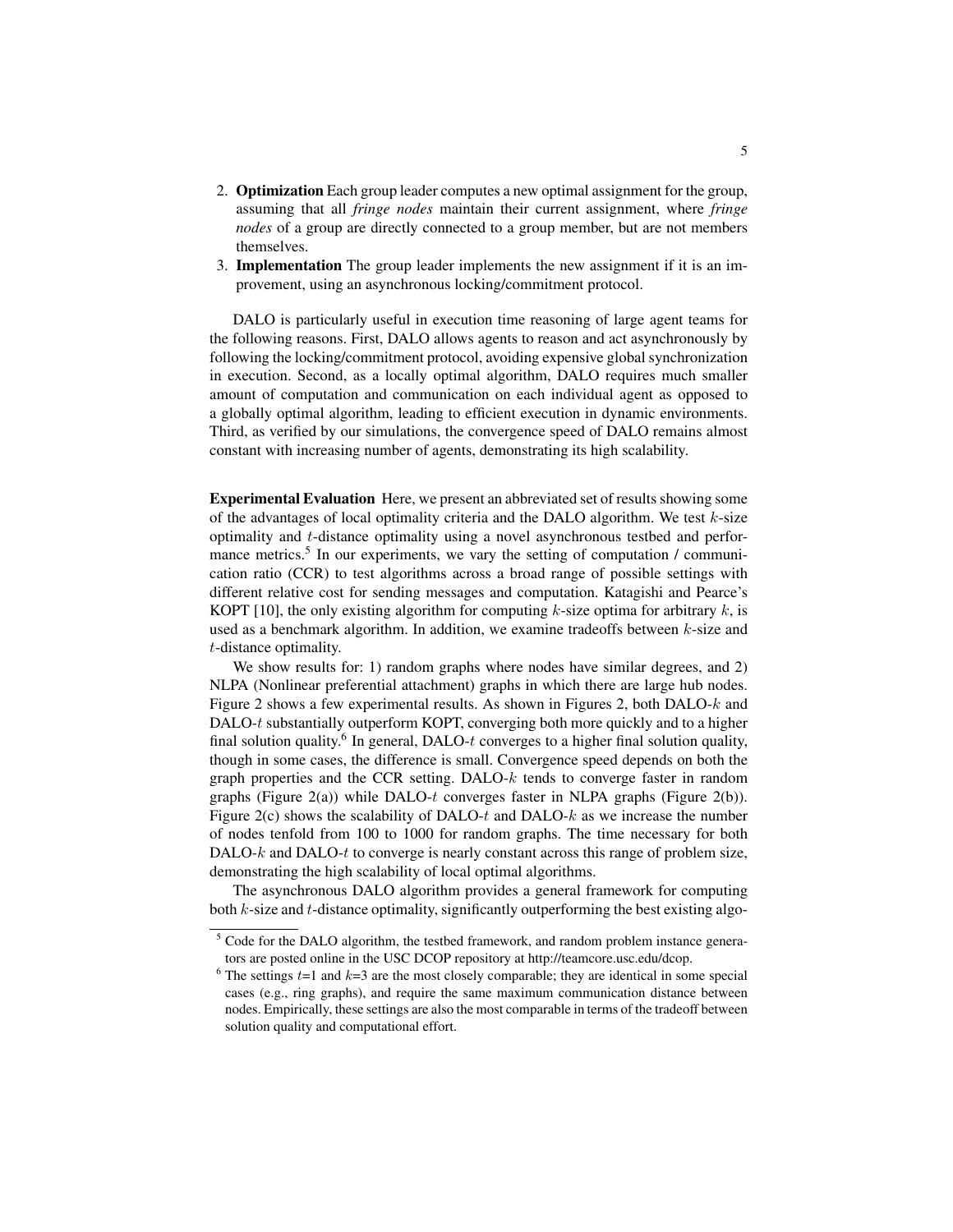

Fig. 2. Experimental results comparing DALO-k, DALO-t, and KOPT

rithm, KOPT, in our experiments and making applications of high values of  $t$  and  $k$  viable. DALO allows us to investigate tradeoffs: DALO-t consistently converges to better solutions in practice than DALO- $k$ . DALO- $t$  also converges more quickly that DALO $k$  in many settings, particularly when computation is costly and the constraint graph has large hub nodes. However, DALO-k converges more quickly on random graphs with low computation costs. Investigating additional criteria for group selection (e.g., hybrids of  $k$ -size and  $t$ -distance) can be a key avenue for future work.

#### 3.3 DCEE: Algorithms and the Team Uncertainty Penalty

Three novel challenges must be addressed while applying DCOPs to many real-world scenarios. First, agents in these domains may not know the initial payoff matrix and must explore the environment to determine rewards associated with different variable settings. All payoffs are dependent on agents' joint actions, requiring them to coordinate in their exploration. Second, the agents may need to maximize the total accumulated reward rather than the instantaneous reward at the end of the run. Third, agents could face a limited task-time horizon, requiring efficient exploration. These challenges disallow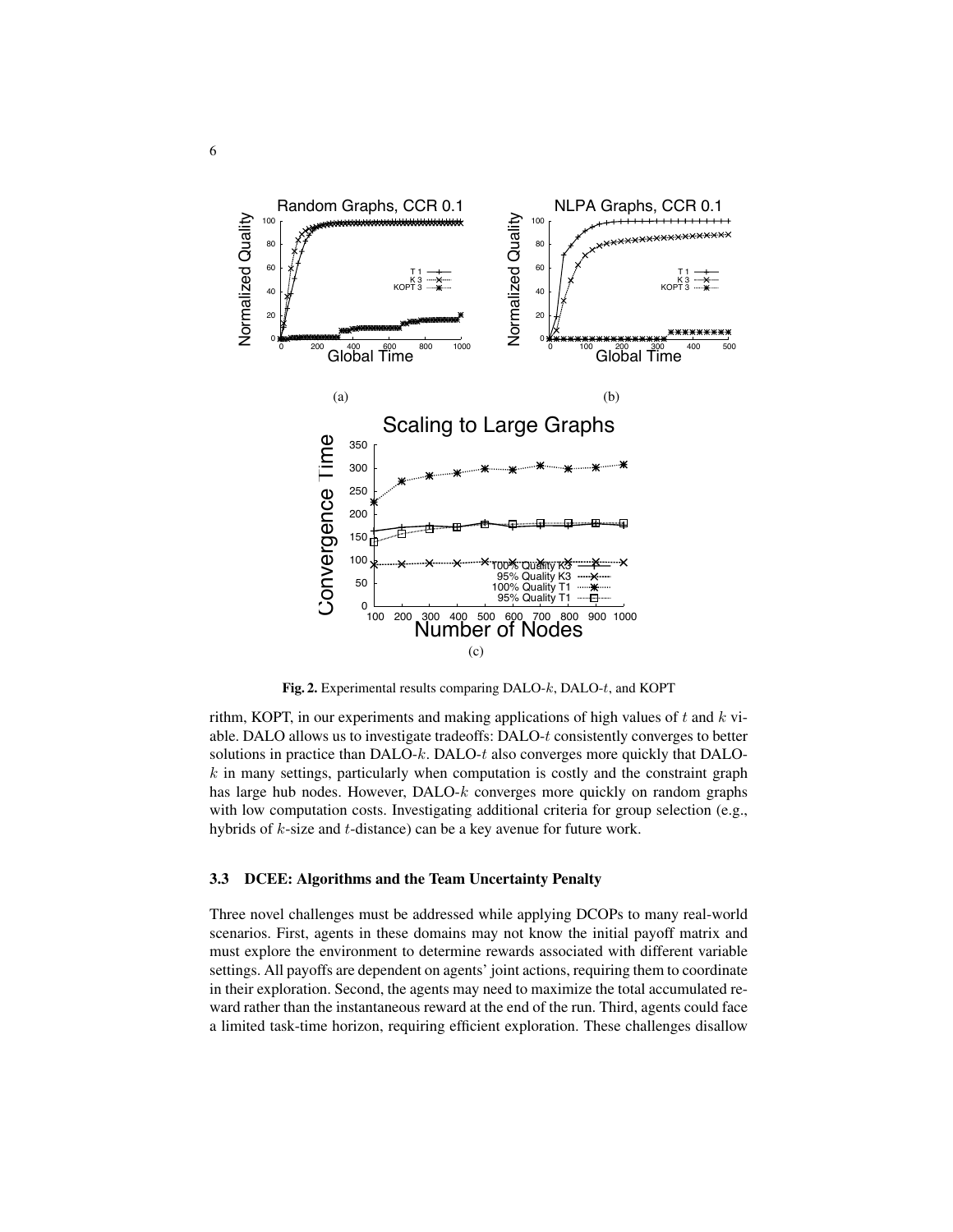direct application of current DCOP algorithms which implicitly assume that all agents have knowledge of the full payoff matrix. Furthermore, we assume that agents cannot fully explore their environment to learn the full payoff matrices due to the task-time horizon, preventing an agent from simply exploring and then using a globally optimal algorithm. Indeed, interleaving an exploration and exploitation phase may improve accumulated reward during exploration.

Such problems are referred to as DCEE (Distributed Coordination or Exploration and Exploitation) [7], since these algorithms must simultaneously explore the domain and exploit the explored information. An example of such a domain would be a mobile sensor network where each agent (mobile sensor) would explore new values (move to new locations) with the objective of maximizing the overall cumulative reward (link quality, as measured through signal strength) within a given amount of time (e.g., within 30 minutes).

We here discuss both  $k=1$  and  $k=2$  based solution techniques for DCEE problems. Most previous work in teamwork, including previous results in  $k$ -optimal algorithms, caused us to expect that increasing the level of teamwork in decision making would lead to improved final solution quality in our results. In direct contradiction with these expectations, we show that blindly increasing the level of teamwork may actually decrease the final solution quality in DCEE problems. We call this phenomenon the *teamwork uncertainty penalty* [29], and isolate situations where this phenomenon occurs. We also introduce two extensions of DCEE algorithms to help ameliorate this penalty: the first improves performance by disallowing teamwork in certain settings, and the second by *discounting* actions that have uncertainty.

Solution Techniques This section describes the DCEE algorithms. Given the inapplicability of globally optimal algorithms, these algorithms build on locally optimal DCOP algorithms. While all the algorithms presented are in the framework of MGM [22], a  $k$ -optimal algorithm for a fixed k, the key ideas can be embedded in any locally optimal DCOP framework.

In k=1 algorithms, every agent on every round: (1) communicates its current value to all its neighbors, (2) calculates and communicates its *bid* (the maximum gain in its local reward if it is allowed to change values) to all its neighbors, and (3) changes its value (if allowed). An agent is allowed to move its value if its *bid* is larger than all the bids it receives from its neighbors. At quiescence, no single agent will attempt to move as it does not expect to increase the net reward.

 $k=2$  algorithms are "natural extensions" of  $k=1$  algorithms. In these algorithms, each agent on each round: (1) selects a neighbor and sends an *Offer* for a joint variable change, based on its estimate of the maximal gain from a joint action with this neighbor; (2) for each offer, sends an *Accept* or *Reject* message reflecting the agent's decision to pair with the offering agent. Agents accept the offer with the maximum gain. (3) calculates the *bid* or the *joint gain* of the pair if an offer is accepted, and otherwise calculates the *bid* of an individual change (i.e. reverts to  $k=1$  if its offer is rejected). (4) If the bid of the agent is highest in the agent's neighborhood, a confirmation message is sent to the partnering agent in case of joint move, following which (5) the joint / individual variable change is executed. The computation of the offer per agent in a  $k=2$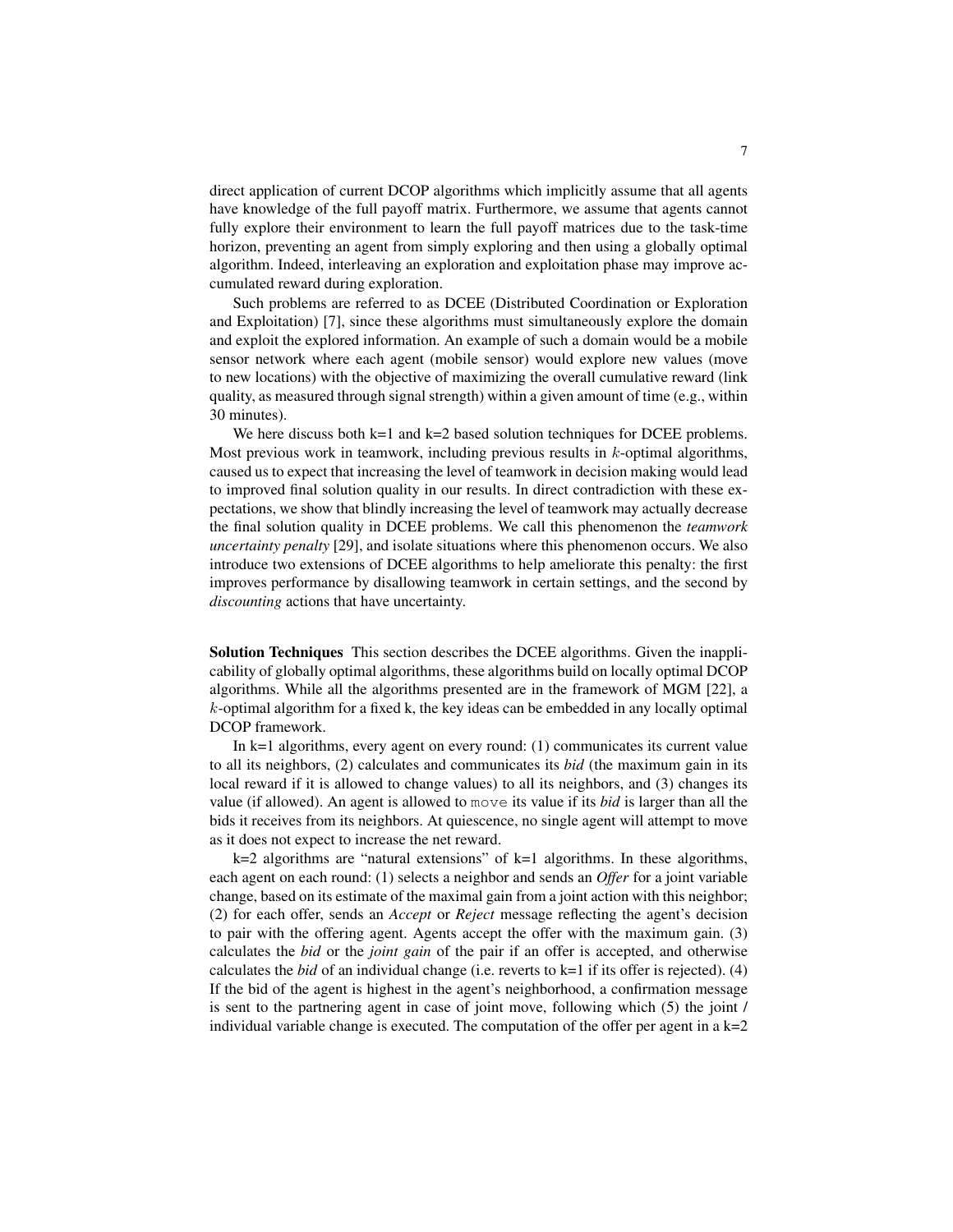DCEE algorithms is as in k=1, the offer for a team of two agents is the sum of individual offers for the two agents without double counting the gain on the shared constraint.  $k=2$ algorithms require more communication than  $k=1$  variants, however, have been shown to reach higher or similar solution quality in traditional DCOP domains [16].

*Static Estimation* (SE) algorithms calculate an estimate of the reward that would be obtained if the agent explored a new value. SE-Optimistic assumes the maximum reward on each constraint for all unexplored values for agents. Thus, in the mobile sensor network domain, it assumes that if it moved to a new location, the signal strength between a mobile sensor and every neighbor would be maximized. On every round, each agent bids its expected gain: *NumberLinks* × *MaximumReward* –  $R_c$  where  $R_c$  is the current reward. The algorithm then proceeds as a normal  $k=1$  algorithm, as discussed above. SE-Optimistic is similar to a 1-step greedy approach where agents with the lowest rewards have the highest bid and are allowed to move. Agents typically explore on every round for the entire experiment. On the other hand, SE-Mean assumes that visiting an unexplored value will result in the average reward to all neighbors (denoted  $\mu$ ) instead of the maximum. Agents have an expected gain of: *NumberLinks*  $\times \mu - R_c$ , causing the agents to greedily explore until they achieve the average reward (averaged over all neighbors), allowing them to converge on an assignment. Thus, SE-Mean does not explore as many values as SE-Optimistic, and is thus more conservative.

Similarly, *Balanced Exploration* (BE) algorithms allow agents to estimate the maximum expected utility of exploration given a time horizon by executing move, as well as precisely when to stop exploring within this time horizon. The utility of exploration is compared with the utility of returning to a previous variable setting (by executing  $backtrack)$  or by keeping the current variable setting (executing  $stay)$ . The gain for the action with the highest expected reward is bid to neighbors. This gain from exploration depends on: (1) the number of timesteps  $T$  left in the trial, (2) the distribution of rewards, and (3) the current reward  $R_c$  of the agent, or the best explored reward  $R_b$ if the agent can backtrack to a previously explored state. The agent with the highest bid (gain) per neighborhood wins the ability to move. BE-Rebid computes this expected utility of move given that an agent can, at any time, backtrack to the best explored value,  $R_b$ , in the future. On the other hand, **BE-Stay** assumes that an agent is not allowed to backtrack, and thus decides between to move to a new value or stay in the current value until the end of the experiment. Thus, BE-Stay is more conservative than BE-Rebid and explores fewer values.

Results The DCEE algorithms were tested on physical robots and in simulation.<sup>7</sup> A set of Creates (mobile robots from iRobot, shown in Figure 3(a)) were used. Each Create has a wireless CenGen radio card, also shown in the inset in Figure 3(a). These robots relied on odometry to localize their locations. Three topologies were tested with physical robots: chain, random, and fully connected. In the random topology tests, the robots were randomly placed and the CenGen API automatically defined the neighbors, whereas the robots had a fixed set of neighbors over all trials in the chain and fully connected tests. Each of the three experiments were repeated 5 times with a time horizon of 20 rounds.

 $7$  The simulator and algorithm implementations may be found at http://teamcore.usc.edu/dcop/.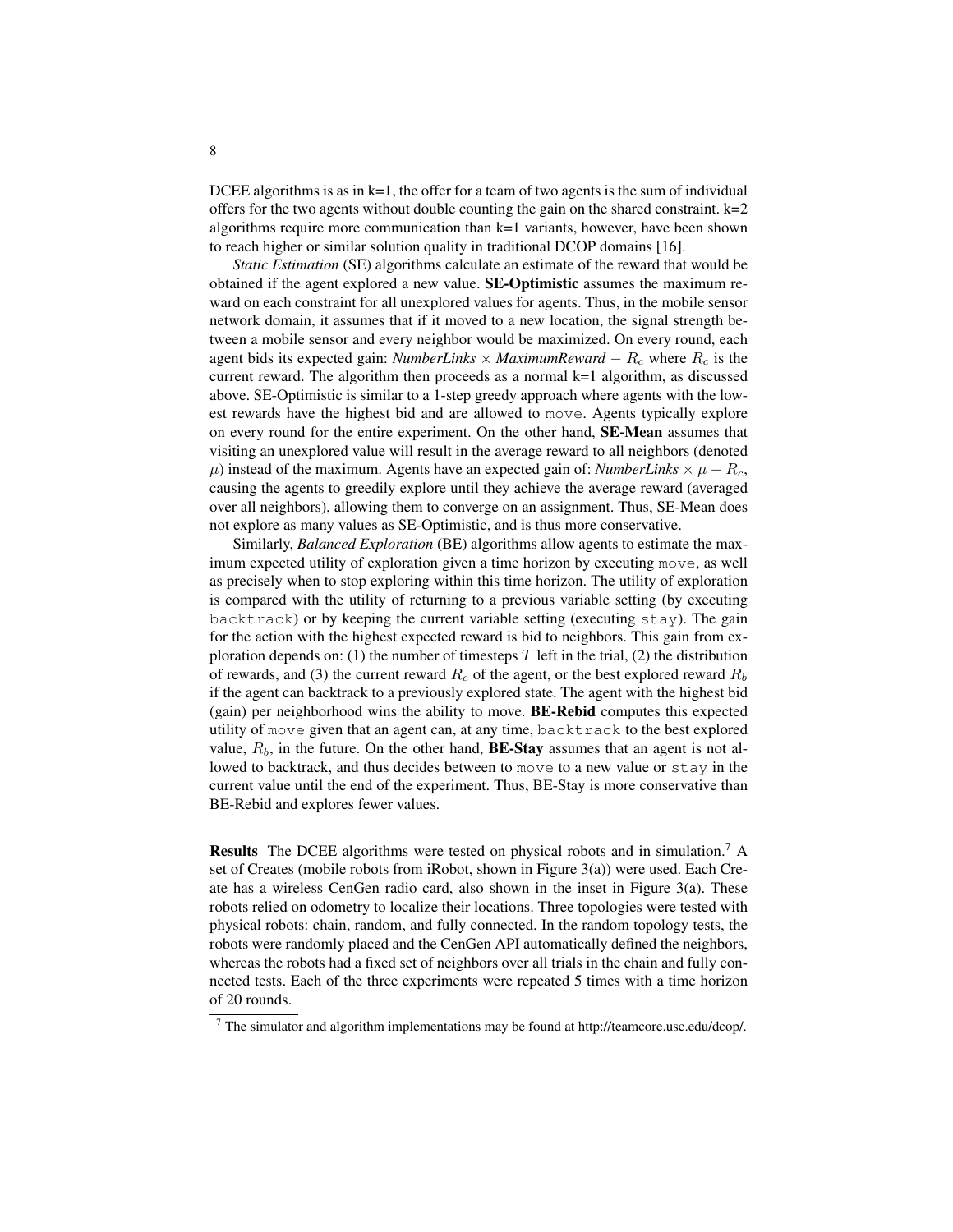

Fig. 3. Experimental results for DCEE algorithms on robots and in simulation

Figure 3(b) shows the results of running BE-Rebid and SE-Mean on the robots. SE-Mean and BE-Rebid were chosen because they were empirically found out to be the best algorithms for settings with few agents. The  $y$ -axis shows the actual gain achieved by the algorithm over the 20 rounds over no optimization. The values are signal strengths in decibels (dB). BE-Rebid performs better than SE-Mean in the chain and random graphs, but worse than SE-Mean in the fully connected graph. While too few trials were conducted for statistical significance, it is important to note that in all cases there is an improvement over the initial configuration of the robots. Additionally, because decibels are a log-scale metric, the gains are *even more significant* than one may think on first glance.

Figure 3(c) compares the performance of the  $k=1$  variants with the  $k=2$  variants. The y-axis is the scaled gain, where 0 corresponds to no optimization and 1 corresponds to the gain of BE-Rebid-1. The x-axis shows the four different topologies that were used for the experiments. The different topologies varied the graph density from chain to fully connected with random  $\frac{1}{3}$  and  $\frac{2}{3}$  representing graphs where roughly  $\frac{1}{3}$  and  $\frac{2}{3}$  of number of links in a fully connected graph are randomly added to the network respec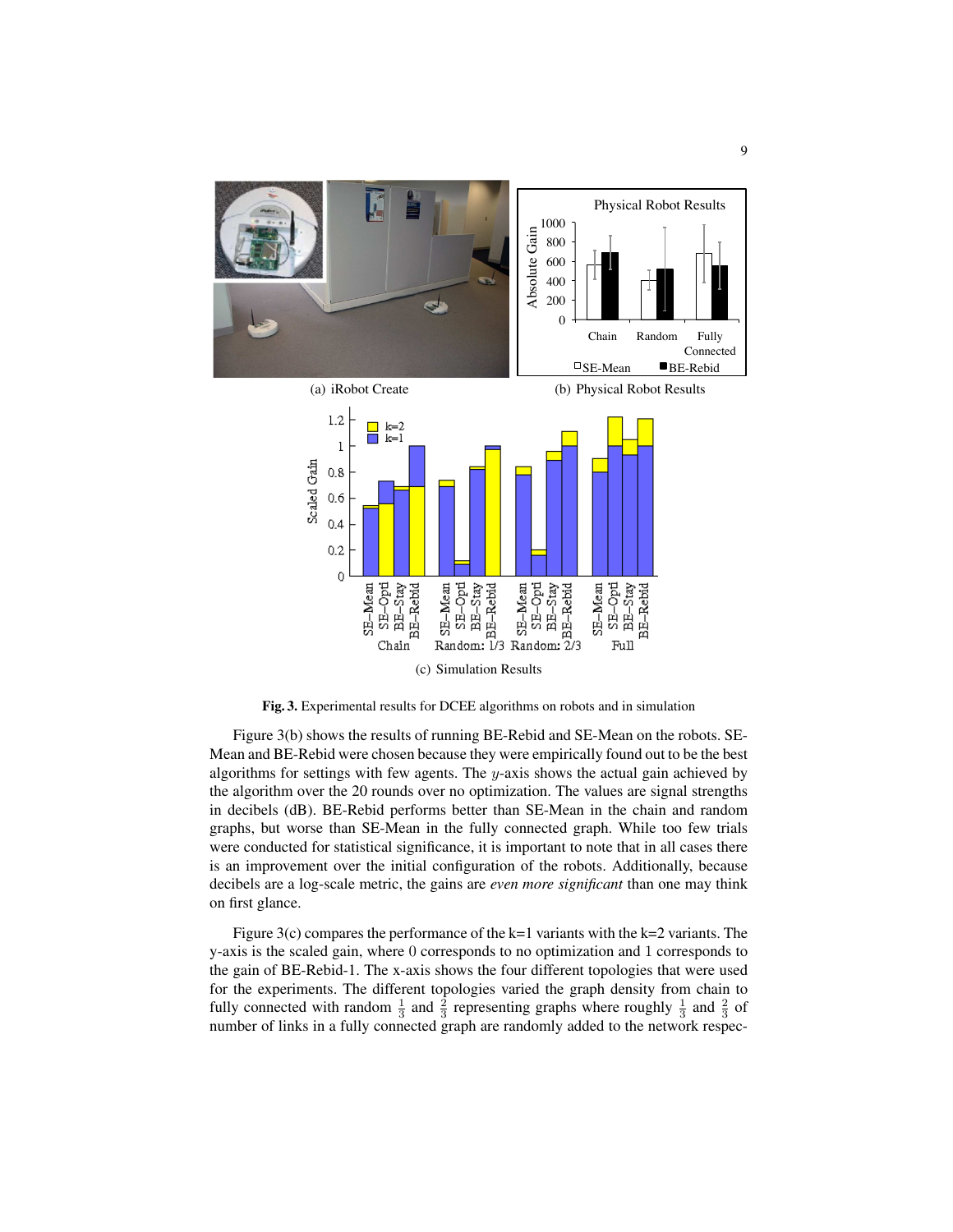tively. The k=2 algorithms outperform the k=1 algorithms in the majority of situations, except for SE-Optimistic-1 and BE-Rebid-1 on sparse graphs (chain and random  $\frac{1}{3}$ ). For instance, SE-Optimistic-1 and BE-Rebid-1 outperform their k=2 counterparts on chain graphs (paired t-tests,  $p < 5.3 \times 10^{-7}$ ), and BE-Rebid-1 outperforms BE-Rebid-2 on Random graphs with  $\frac{1}{3}$  of their links (although not statistically significant). This reduction in performance in k=2 algorithms is known as the *team uncertainty penalty*.

Understanding Team Uncertainty That  $k=2$  does not dominate  $k=1$  is a particularly surprising result precisely because previous DCOP work showed that k=2 algorithms reached higher final rewards [16, 23]. This phenomenon is solely an observation of the total reward accrued and does not consider any penalty from increased communication or computational complexity. Supplemental experiments that vary the number of agents on different topologies and vary the experiment lengths all show that the factor most critical to relative performance of  $k=1$  versus  $k=2$  is the graph topology. Additionally, other experiments on robots (not shown) also show the team uncertainty penalty — this surprising behavior is not limited to simulation.

Two key insights used to mitigate team uncertainty penalty are: (1) k=2 variants change more constraints, because pairs of agents coordinate joint moves. Given k=2 changes more constraints, its changes could be less "valuable." (2) k=2 variants of BE-Rebid and SE-Optimistic algorithms can be overly aggressive, and prohibiting them from changing constraints that have relatively low bids may increase their achieved gain (just like the conservative algorithms, BE-Stay-2 and SE-Mean-2, outperform their  $k=1$  counterparts, as shown in Figure 3(c)). Indeed, algorithms have been proposed that discourage joint actions with low bids, and/or discount the gains for exploration in the presence of uncertainty and have been shown to successfully lessen the team uncertainty penalty [29].

## 4 DEC-POMDPs

This section provides a brief introduction to DEC-POMDPs and then highlights a method that combines planning- and execution-time reasoning.

#### 4.1 Background

*The Partially Observable Markov Decision Problem* (POMDP) [8] is an extension of the Markov Decision Problem (MDP), which provides a mathematical framework for modeling sequential decision-making under uncertainty. POMDPs model real world decision making process in that they allow uncertainty in the agents' observations in addition to the agents' actions. Agents must therefore maintain a probability distribution over the set of possible states, based on a set of observations and observation probabilities. POMDPs are used to model many real world applications including robot navigation [4, 12] and machine maintenance [24]. Decentralized POMDPs (DEC-POMDPs) model sequential decision making processes in multiagent systems. In DEC-POMDPs, multiple agents interact with the environment and the state transition depends on the behavior of all the agents.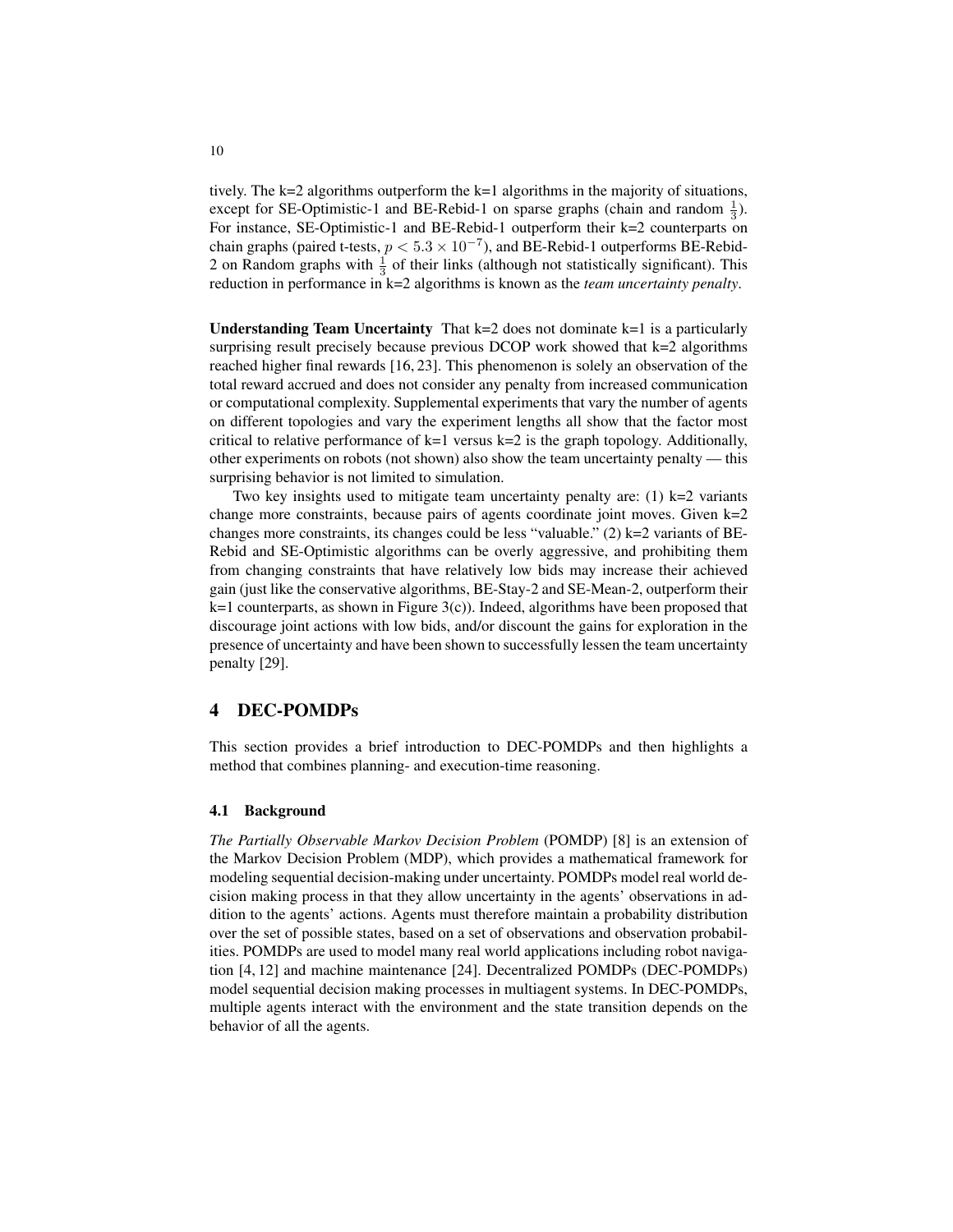#### 4.2 Scaling-up DEC-POMDPs

In general, the multiple agents in DEC-POMDPs have only limited communication abilities, complicating the coordination of teamwork between agents. Unfortunately, as shown by Bernstein et al. [3], finding the optimal joint policy for general DEC-POMDPs is NEXP-complete. There have been proposed solutions to this problem which typically fall into two categories. The first group consists of approaches for finding approximated solution using efficient algorithms  $[2, 20, 30]$ ; the second group of approaches has focused on finding the global optimal solution by identifying useful subclasses of DEC-POMDPs [1, 21]. The limitation of first category of work is the lack of guarantee on the quality of the solution, while the second category of approaches sacrifices expressiveness.

# 4.3 Execution-time Reasoning in DEC-POMDPs

Although DEC-POMDPs have emerged as an expressive planning framework, in many domains agents will have an erroneous world model due to *model uncertainty*. Under such uncertainty, inspired by BDI teamwork, we question the wisdom of paying a high computational cost for a promised high-quality DEC-POMDP policy — which may not be realized in practice because of inaccuracies in the problem model. This work focuses on finding an approximate but efficient solution built upon the first category as discussed earlier to achieve effective teamwork via execution-centric framework [26, 31, 32], which simplifies planning by shifting coordination (i.e., communication) reasoning from planning time to execution time. Execution-centric frameworks have been considered as a promising technique as they significantly reduce the worst-case planning complexity by collapsing the multiagent problem to a single-agent POMDP at plan-time [25, 26]. They avoid paying unwanted planning costs for a "high-quality" DEC-POMDP policy by postponing coordination reasoning to execution-time.

The presence of model uncertainty exposes three key weaknesses in past executioncentric approaches. They: (i) rely on complete but erroneous model for precise online planning; (ii) can be computationally inefficient at execution-time because they plan for joint actions and communication at every time step; and (iii) do not explicitly consider the effect caused by given uncertainty while reasoning about communication, leading to a significant degradation of the overall performance.

MODERN (MOdel uncertainty in Dec-pomdp Execution-time ReasoNing) is a new execution-time algorithm that addresses model uncertainties via execution-time communication. MODERN provides three major contributions to execution-time reasoning in DEC-POMDPs that overcome limitations in previous work. First, MODERN maintains an approximate model rather than a complete model of other agents' beliefs, leading to space costs exponentially smaller than previous approaches. Second, MODERN selectively reasons about communication at critical time steps, which are heuristically chosen by *trigger points* motivated by BDI theories. Third, MODERN simplifies its decision-theoretic reasoning to overcome model uncertainty by boosting communication rather than relying on a precise local computation over erroneous models.

We now introduce the key concepts of *Individual estimate of joint Beliefs (IB)* and *Trigger Points*. IB<sup>t</sup> is the set of nodes of the possible belief trees of depth  $t$ , which is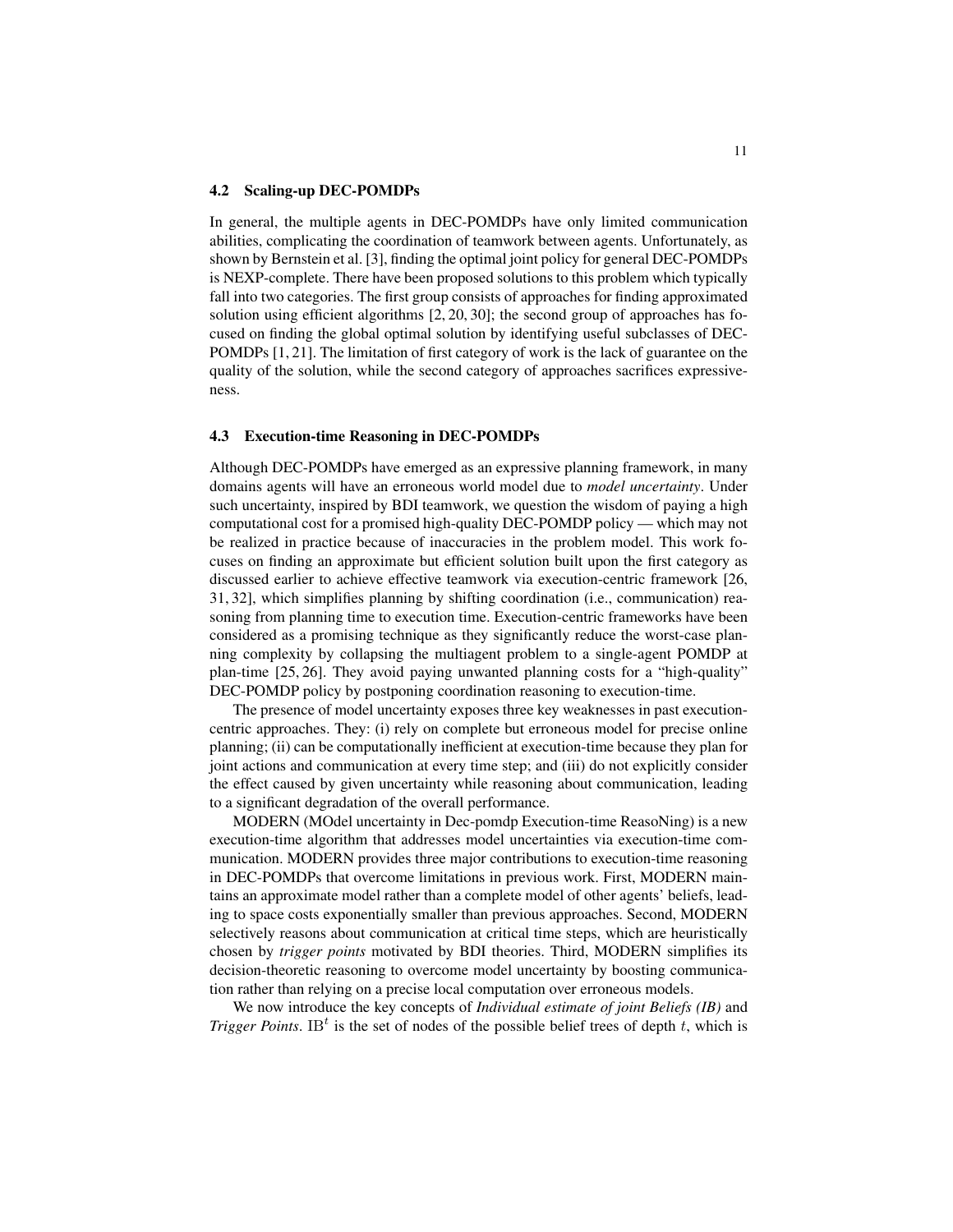used in MODERN to decide whether or not communication would be beneficial and to choose a joint action when not communicating. IB can be conceptualized as a subset of team beliefs that depends on an agent's local history, leading to an exponential reduction in belief space compared to past work [26, 31]. The definition of trigger points is formally defined as follows:

Definition 3. *Time step* t *is a* trigger point *for agent* i *if either of the following conditions are satisfied.*

Asking *In order to form a joint commitment, an agent requests others to commit to its goal,* P*. Time step* t *is an* Asking trigger point *for agent* i *if its action changes based on response from the other agent.*

Telling *Once jointly committed to* P*, if an agent privately comes to believe that* P *is achieved, unachievable, or irrelevant, it communicates this to its teammates. Time step* t *is a* Telling trigger point *for agent* i *if the other agent's action changes due to the communication.*

Empirical Validation: The MODERN algorithm first takes a joint policy for the team of agents from an offline planner as input. As an agent interacts with the environment, each node in IB is expanded using possible observations and joint actions from the given policy, and then MODERN detects trigger points based on the belief tree. Once an agent detects a trigger point, it reasons about whether or not communication would be beneficial using cost-utility analysis. MODERN's reasoning about communication is governed by the following formula:  $U_{\text{C}}(i) - U_{\text{NC}}(i) > \sigma$ .  $U_{\text{C}}(i)$  is the expected utility of agent i if agents were to communicate and synchronize their beliefs.  $U_{\text{NC}}(i)$  is the expected utility of agent i when it does not communicate, and  $\sigma$  is a given communication cost.  $U_{\text{NC}}(i)$  is computed based on the individual evaluation of heuristically estimated actions of other agents. If agents do not detect trigger points, this implies there is little chance of miscoordination, and they take individual actions as per the given policy.

We first compare the performance of MODERN for four different levels of model uncertainty  $(\alpha)$  in the 1-by-5 and 2-by-3 grid domains with two previous techniques: ACE-PJB-COMM (APC) [26] and MAOP-COMM (MAOP) [31] as shown in Table 1. In both domains, there are two agents trying to perform a joint task. The 1-by-5 grid domain is defined to have 50 joint states, 9 joint actions, and 4 joint observations. In the 2-by-3 grid, there are 72 joint states, 25 joint actions, and 4 joint observations. In both tasks, each movement action incurs a small penalty. The joint task requires that both agents perform the task together at a pre-specified location. If the joint task is successfully performed, a high reward is obtained. If the agents do not both attempt to perform the joint task at the same time in the correct location, a large penalty is assessed to the team<sup>8</sup>. The communication cost is 50% of the expected value of the policies. The time horizon (i.e., the deadline to finish the given task) is set to 3 in this set of experiments. In Table 1,  $\alpha$  in column 1 represents the level of model error. Error increases (i.e., the agents' model of the world becomes less correct, relative to the ground truth) as  $\alpha$  decreases. Columns 2–4 display the average reward achieved by each algorithm in the 1-by-5 grid domain. Columns 5–7 show the results in the 2-by-3

<sup>&</sup>lt;sup>8</sup> More detailed domain descriptions and comparisons are available elsewhere [13].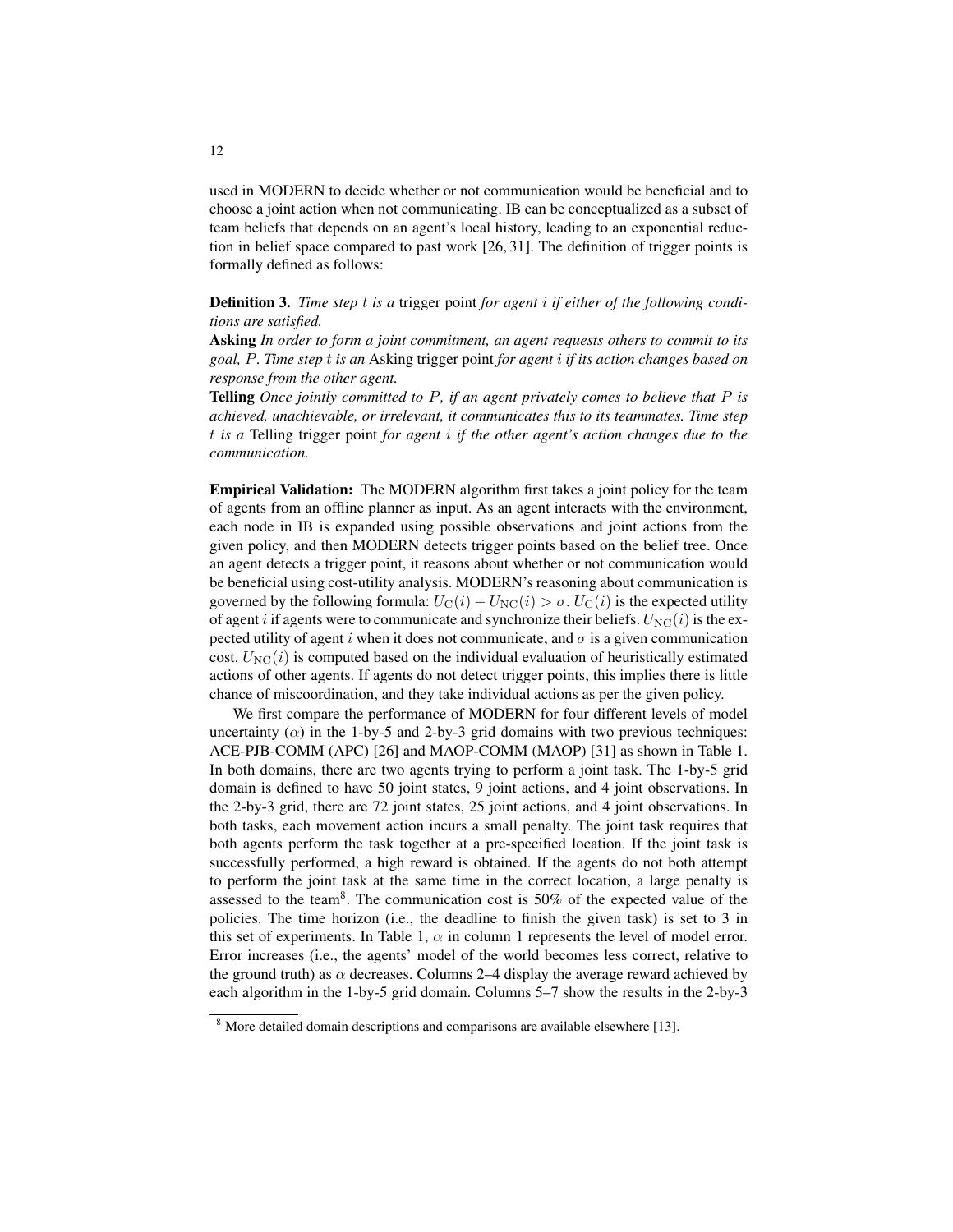Table 1. Comparison MODERN with APC and MAOP: Average Performance

|          | 1x5 Grid |         |                 | $2x3$ Grid                      |           |                 |
|----------|----------|---------|-----------------|---------------------------------|-----------|-----------------|
| $\alpha$ |          |         |                 | MODERN APC MAOP MODERN APC MAOP |           |                 |
| 10       | 3.38     |         | $-1.20$ -1.90   | 3.30                            |           | $-1.20$ $-3.69$ |
| 50       | 3.26     |         | $-1.20$ $-2.15$ | 3.30                            | $ -1.20 $ | $-3.80$         |
| 100      | 3.18     | $-1.20$ | $-2.12$         | 3.04                            | $[-1.20]$ | $-3.79$         |
| 10000    | 2.48     | $-1.20$ | $-2.61$         | 2.64                            | $-1.20$   | -4.01           |

grid domain. We performed experiments with a belief bound of 10 per time-step for our algorithm.

Table 1 shows that MODERN (columns 2 and 5) significantly outperformed APC (columns 3 and 6) and MAOP (columns 4 and 7). MODERN received statistically significant improvements (via t-tests), relative to other algorithms. MAOP showed the worst results regardless of  $\alpha$ .

Another trend in Table 1 is that the solution quality generally increases as  $\alpha$  decreases. When model uncertainty is high, the true transition and observation probabilities in the world have larger differences from the values in the given model. If the true probabilities are lower than the given model values, communication helps agents avoid miscoordination so that they can avoid a huge penalty. If the true values are higher, agents have more opportunity to successfully perform joint actions leading to a higher solution quality. When model uncertainty is low, the true probability values in the world are similar or the same as the given model values. Thus, agents mostly get an average value (i.e., the same as the expected reward). Thus, as model error increases, the average reward could increase.

We then measured runtime of each algorithm in the same domain settings. *Note that the planning time for all algorithms is identical and thus we only measure the average execution-reasoning time per agent.* In both grid domains, MODERN and APC showed similar runtime (i.e., the runtime difference between two algorithms was not statistically significant). MAOP took more time than MODERN and APC by about 80% in the 1-by-5 grid domain and about 30% in the 2-by-3 grid domain. Then, we further make the 2-by-3 grid domain complex to test the scalability of each algorithm. Two individual tasks are added to the grid, which require only one agent to perform. In this new domain, the number of joint states is 288, the number of joint actions is 49, and the number of joint observations is 9. If any agent performs the individual task action at the correct location, the team receives a small amount of reward. If an agent attempts to perform the individual task in a location where the action is inappropriate, a small penalty will be assessed. If an agent chooses the action wait, there will be no penalty or reward. In this domain, while APC or MAOP could not solve the problem within the time limit (i.e., 1800 seconds), MODERN only took about 120 seconds to get the solution. These results experimentally show that MODERN is substantially faster than previous approaches while achieving significantly higher reward.

One of our key design decisions in MODERN is to use trigger points to reason about communication. In these experiments, we show how significant the benefits of selective reasoning are. We used the same scaled-up 2-by-3 grid domain that was used for runtime comparisons. Figure 4 shows runtime in seconds on the y-axis and the time horizon on the x-axis. Time horizon was varied from 3 to 8.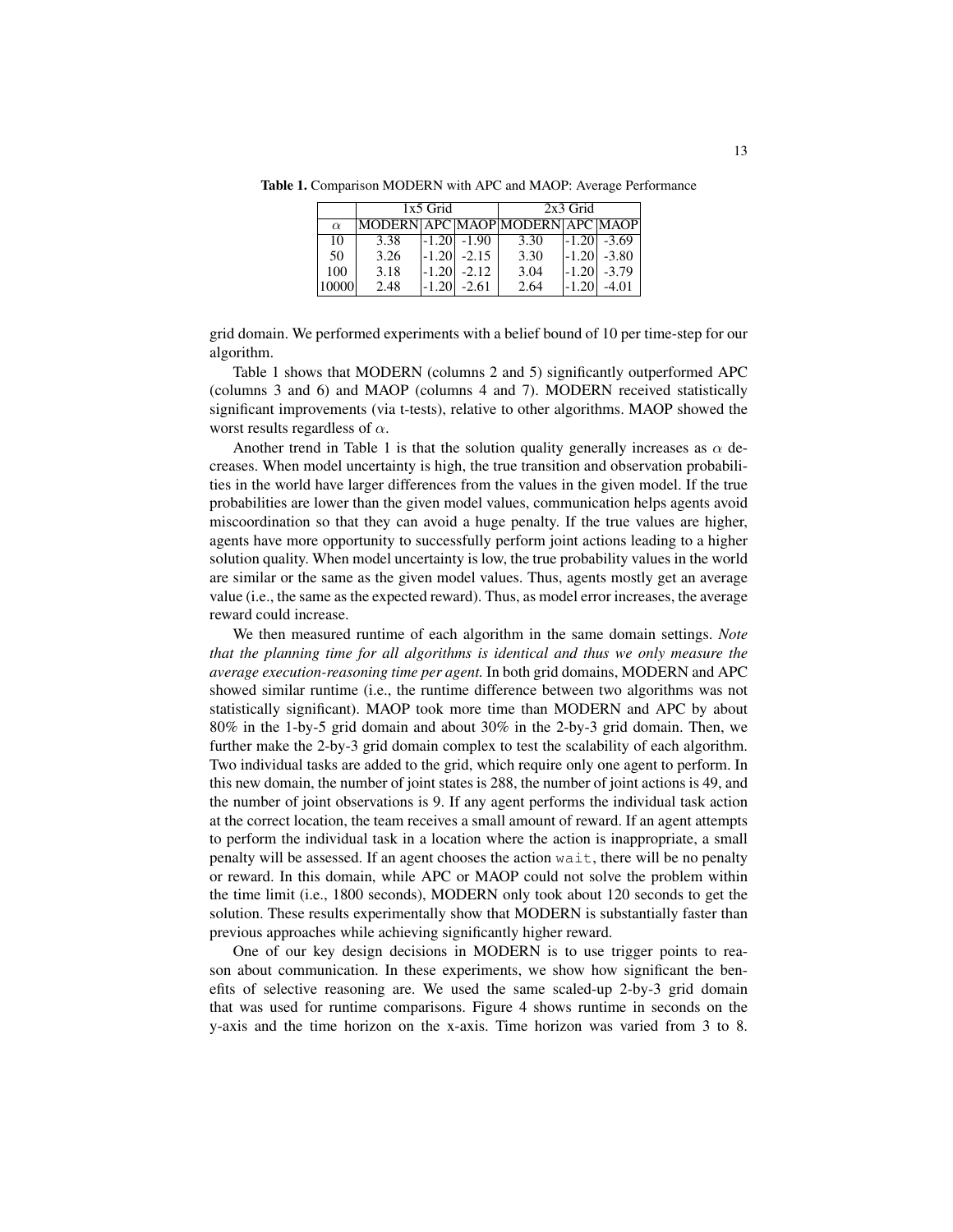The communication cost was set to 5% of the expected utility of the given policy. As shown in the figure, MODERN can speedup runtime by over 300% using trigger points. In particular, the average number of trigger points when T=8 was about 2.6. This means MODERN only reasons about communication for about 1/3 of the total time steps, which leads to roughly three-fold improvement in runtime.

MODERN thus represents a significant step forward because it allows agents to efficiently reason about communication at execution-time, as well as to be more robust to errors in the model than other DEC-POMDP methods.

#### 5 Conclusion

The multi-agent community was started with a BDI mindset, emphasizing execution-item reasoning. In recent years, however, much of the work has shifted to planning-time reasoning. The primary argument in this chapter is that we believe execution-time reasoning to



Fig. 4. Selective reasoning in MODERN

be a critical component to multi-agent systems and that it must be robustly combined with planning-time computation. We have presented recent techniques in the cooperative multi-agent domains of DCOPs and DEC-POMDPs, emphasizing asynchronous reasoning, run-time exploration, and execution-time communication reasoning. Our hope is that as methods combining planning- and execution-time reasoning become more common, the capability of large teams of complex agents will continue to improve and deployments of such teams in real-world problems will become increasingly common.

# References

- 1. Becker, R., Zilberstein, S., Lesser, V., Goldman, C.V.: Solving Transition Independent Decentralized Markov Decision Processes. Journal of Artifical Intelligence Research (2004)
- 2. Bernstein, D.S., Hansen, E., Zilberstein, S.: Bounded policy iteration for decentralized POMDPs. In: IJCAI (2005)
- 3. Bernstein, D.S., Givan, R., Immerman, N., Zilberstein, S.: The complexity of decentralized control of MDPs. In: UAI (2000)
- 4. Cassandra, A., Kaelbling, L., Kurien, J.: Acting under uncertainty: Discrete bayesian models for mobile-robot navigation. In: IROS (1996)
- 5. Farinelli, A., Rogers, A., Petcu, A., Jennings, N.R.: Decentralised coordination of low-power embedded devices using the max-sum algorithm. In: AAMAS (2008)
- 6. Grosz, B.J., Sidner, C.L.: Plans for discourse. In: Cogent, P.R., Morgan, J., Pollack, M. (eds.) Intentions in Communication. MIT Press (1990)
- 7. Jain, M., Taylor, M.E., Yokoo, M., Tambe, M.: DCOPs meet the real world: Exploring unknown reward matrices with applications to mobile sensor networks. In: IJCAI (2009)